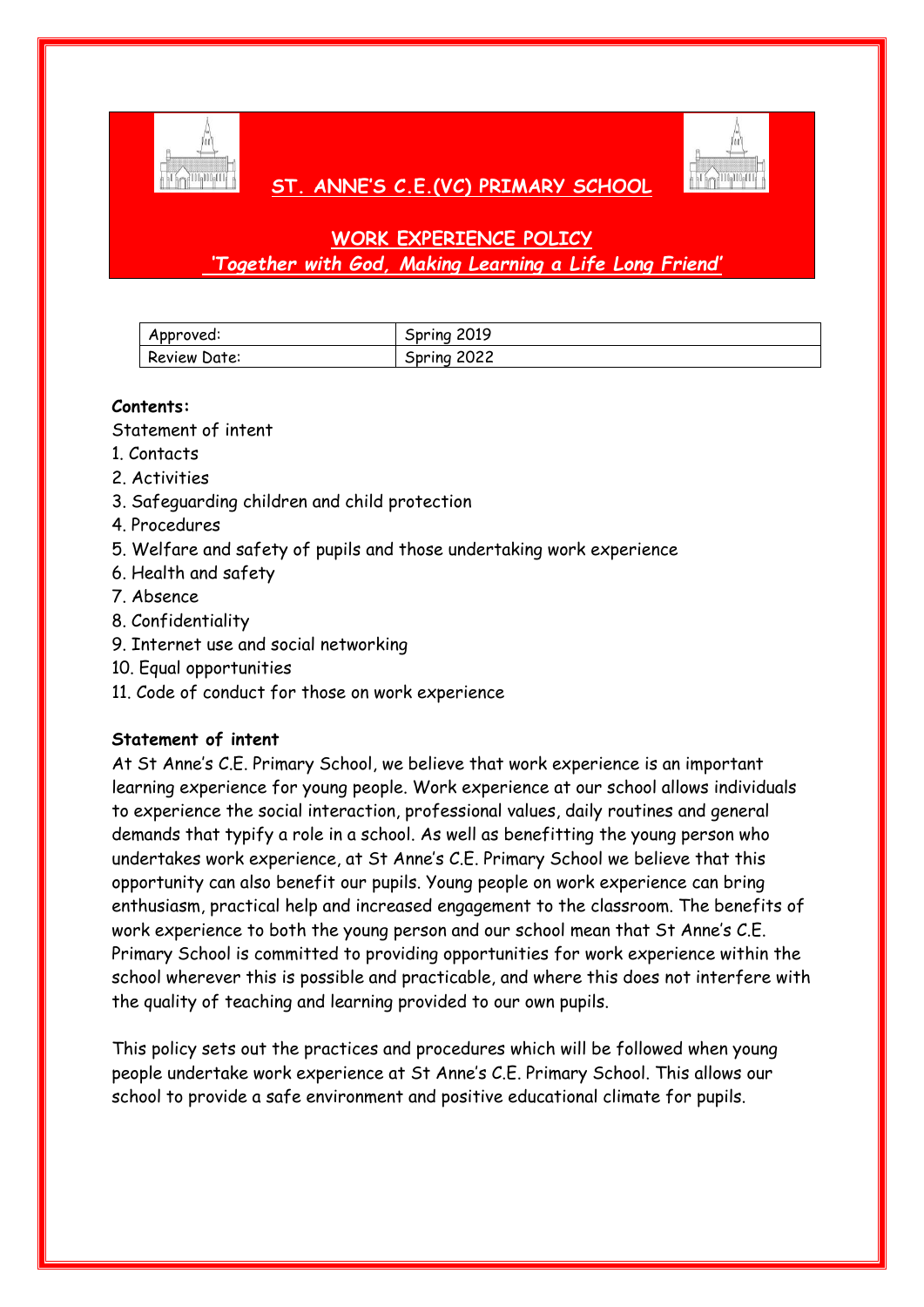# **1. Contacts**

The main contacts for the young person undertaking work experience are:

- The Headteacher or Deputy Headteacher
- The school office
- The class teacher

# **2. Activities**

Activities that young people undertaking work experience may be engaged in might include:

- School visits/trips
- Activities during lessons
- Assisting practically during events in the school, i.e. worship
- Working with individual children
- Reading sessions for children
- Supporting staff to run Kids Club and after school clubs

# **3. Safeguarding children and child protection**

The school will have regard to the DfE statutory guidance, 'Keeping Children safe in education 2018. This states that a supervised volunteer (i.e. an individual carrying out supervised work experience) does not require a barred list check but should obtain an enhanced DBS check where they are over the age of 16. All young people undertaking work experience at our school must be supervised at all times and made aware of our child protection policies.

## **4. Procedures**

## **a. Consideration stage**

Before a young person is accepted to undertake work experience, the following procedures must be completed:

• The young person must provide a written letter of application and must supply references from their secondary school / education establishment.

• The teacher who will be supervising the young person must accept this responsibility after taking into account their upcoming lessons and tasks.

• The young person must meet with the Headteacher (or deputy Headteacher) and/or the teacher who will supervise their work experience so that the young person's suitability can be assessed. The Headteacher has the power to either refuse or end a young person's work experience at any time.

## **b. After consent is given**

After the Headteacher has consented to the young person undertaking work experience, the requisite documentation should be completed and a copy will be stored by the school office.

## **c. The first day**

On the first day of their work experience, the young person must sign-in at the office and then report to the Headteacher or deputy Headteacher.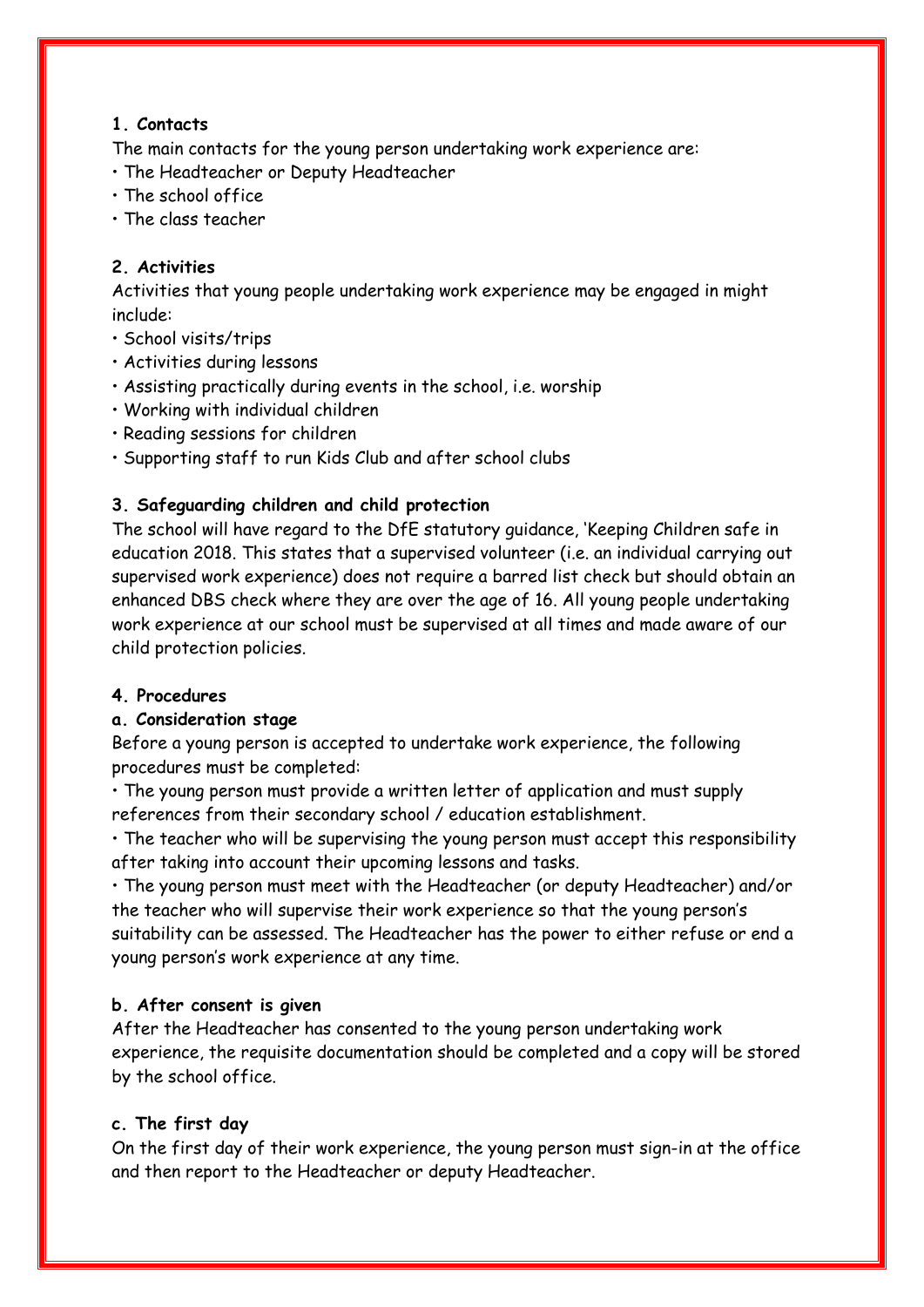The Headteacher must ensure that the young person has understood the school's Safeguarding Policy, as well as all relevant parts of the Staff Handbook. Pertinent points in this handbook should be raised and discussed as necessary. The young person must declare that they have understood this policy. The young person will then be escorted to the classroom where they will be completing their work experience. Work experience may comprise a number of weeks or days, or could be arranged for a number of days per week for a set number of weeks. Pupils will be given experience in as broad a range of activities as possible.

#### **5. Welfare and safety of pupils and those undertaking work experience**

St Anne's C.E. Primary School aims to ensure that activities are planned properly and safely, and that young people undertaking work experience are informed of these plans. We strive to ensure that young people completing work experience at our school have access to a member of school staff, should they wish to discuss difficulties or report on issues that may arise. All staff, visitors and volunteers are required to be identified and located at all times. For this reason, all those undertaking work experience should:

- Sign-in and out of the building at the office/reception
- Wear the visitor's badge at all times

#### **6. Health and safety**

Young people on work experience are required to comply with the school's Health and Safety Policy. They should be made aware of emergency procedures (e.g. evacuation) and safety aspects of being involved in a particular task (e.g. while in a cookery class). Risk assessments must be undertaken before the young person begins their period of work experience. The young person should also read the school's Health and Safety Policy to certify that they have understood and will comply with this document.

## **7. Absence**

If a young person completing work experience is unable to attend for any reason, they are required to inform the school by calling the office number on 01782503102 before 8.45 a.m. If, for any reason, a work experience volunteer is called away while working at the school, they should inform their class teacher, the office and sign out before leaving the premises.

#### **8. Confidentiality**

All information on individual pupils and members of staff is confidential and the sharing of data is protected under the Data Protection Act 1998. Anyone undertaking work experience is not permitted to discuss children's or staff members' personal information with other professionals in the school. In addition, such information should never be shared with anyone outside of the school. Any individual who breaks this confidentiality rule will be asked to leave the school. There may be instances where work experience volunteers must pass information to the Headteacher or class teacher. These include incidents where a child is upset or when a child discloses that he or she is being harmed in any way. Volunteers are strongly advised to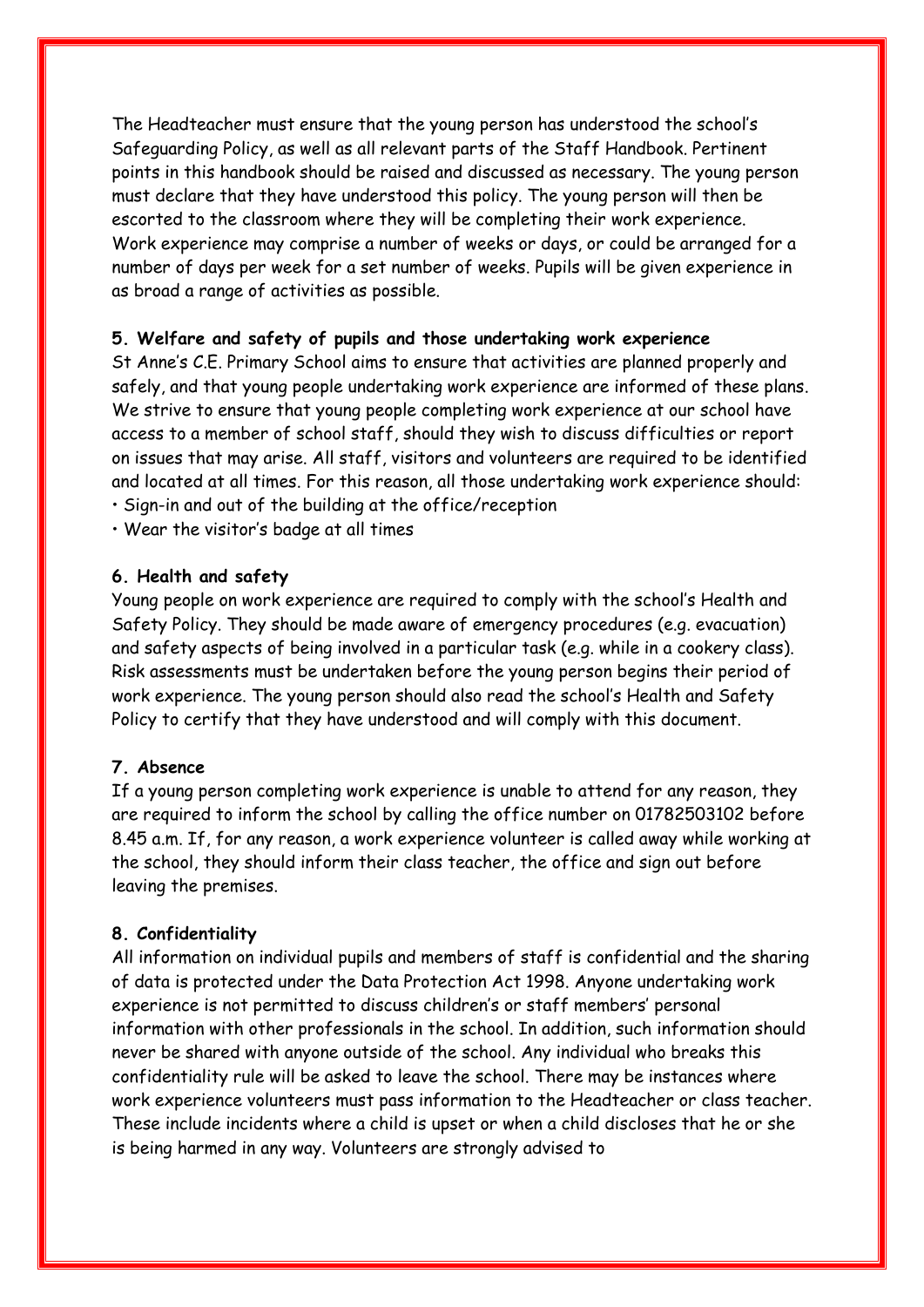report this to the child's class teacher and/or safeguarding coordinator as soon as possible. Under no circumstances should the parents be contacted.

#### **9. Internet use and social networking**

Young people on work experience are expected to behave in an ethical and lawful manner with regard to the use of the internet and emails. The school's ICT Policy and Social Media Policy should be complied with at all times. Care and attention should be taken while using social networking sites. Use of these sites should not involve communication regarding employment at St Anne's C.E. Primary School or any activities which may bring the school into disrepute and/or may cause questions regarding the individual's suitability to work with children. Work experience volunteers must not attempt to contact pupils via social media or email, or make arrangements to meet outside of school.

#### **10. Equal opportunities**

At St Anne's C.E. Primary School we do not tolerate discrimination on the grounds of age, disability, race, ethnic background, colour, religion, gender or sexual orientation, per the Equality Act 2010. Additionally, though not protected characteristics under the Equality Act, marital, social and financial status should never be grounds for discrimination. All work experience volunteers are required to make a commitment to this policy and treat everyone with respect at all times.

#### **11. Code of conduct for those on work experience**

All those completing work experience are expected to maintain high standards of behaviour and conduct while involved in activities at the school. The following is a guide to appropriate conduct:

• Observe the high standards of behaviour and ethical conduct mandated by the school.

• Respect other members of the school and make them feel valued.

• Be approachable, pleasant and a positive role model for pupils.

• Adhere to all school policies.

• Maintain confidentiality of personal information at all times, unless there is a need to report something.

• Treat all children and members of staff equally.

• Report any incident of bad behaviour to the class teacher immediately.

• Dress and behave in a manner which promotes professional, healthy and safe working practices. The school dress code should be complied with.

• Accept and follow directions from the class teacher providing supervision, as well as any other staff members at the school, and seek guidance through clarification where you may be uncertain of tasks or requirements.

• Observe safe working practices which avoid unnecessary risks, apply reasonable instructions given by supervisors, and report to the supervising class teacher any potential hazards in the workplace.

• Avoid waste or extravagance and make proper use of the resources of the school.

• Conduct your work in a co-operative manner.